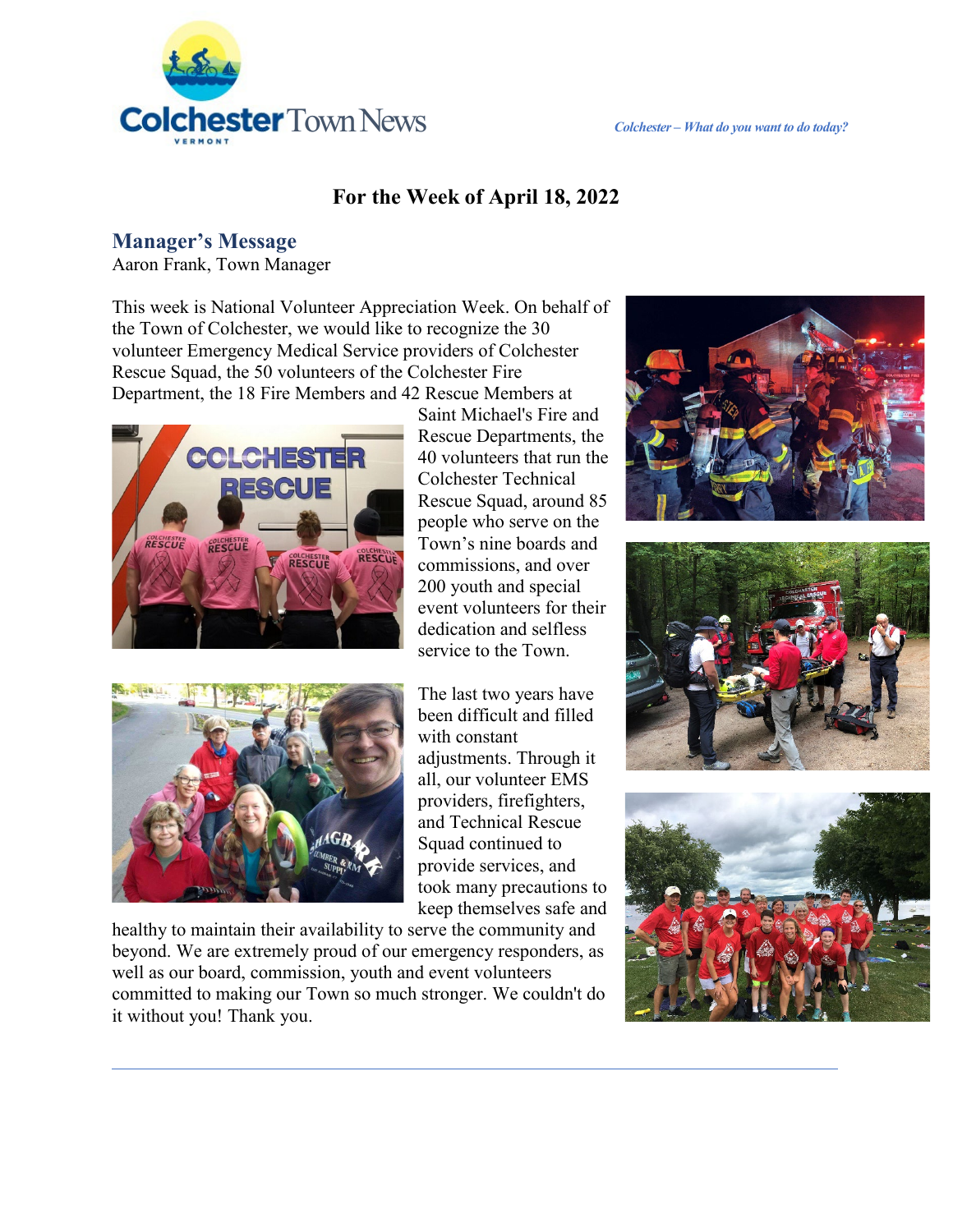

**Social Media & Town Requests Reminder**

You are welcome to post on social media, but if you wish for the Town staff or Selectboard to act on or consider something, please contact us directly by phone or email. We may need to obtain more specific information or dialogue with you about the issue to understand and resolve it through more direct communication.

For issues of local concern that you believe should be addressed by your Town government., please contact the Town Staff Directly. The staff directory of phone and email contact information for various Town departments is provided here:<https://tinyurl.com/Col-Town-Dir>

If you are uncertain who to contact, or are not satisfied with the response to a Town Department, feel free to contact the Town Manager's office at 264-5509 or [TownManager@colchestervt.gov.](mailto:TownManager@colchestervt.gov)

Your Town Selectboard serves as the legislative and judicial branch of your municipal government, and oversees the Town Manager. If you have something to be shared with them at a Selectboard meeting, you are welcome to send a note, up to 1,000 words, to [TownManager@colchestervt.gov](mailto:TownManager@colchestervt.gov) with "Citizens to be Heard" in the Subject and your name and address in the body of the email. The email will be shared with the entire Selectboard prior to the upcoming Selectboard meeting and included in the following information packet.

Individual Selectboard member contact information is available here: <https://colchestervt.gov/401/Selectboard>

## **Broadband Update**

Since Act 71 was signed by the Governor in June 2021, Town Staff have been considering opportunities for Colchester to utilize the financial resources the State is dedicating to broadband expansion. There are significant challenges for Colchester to be able to access the available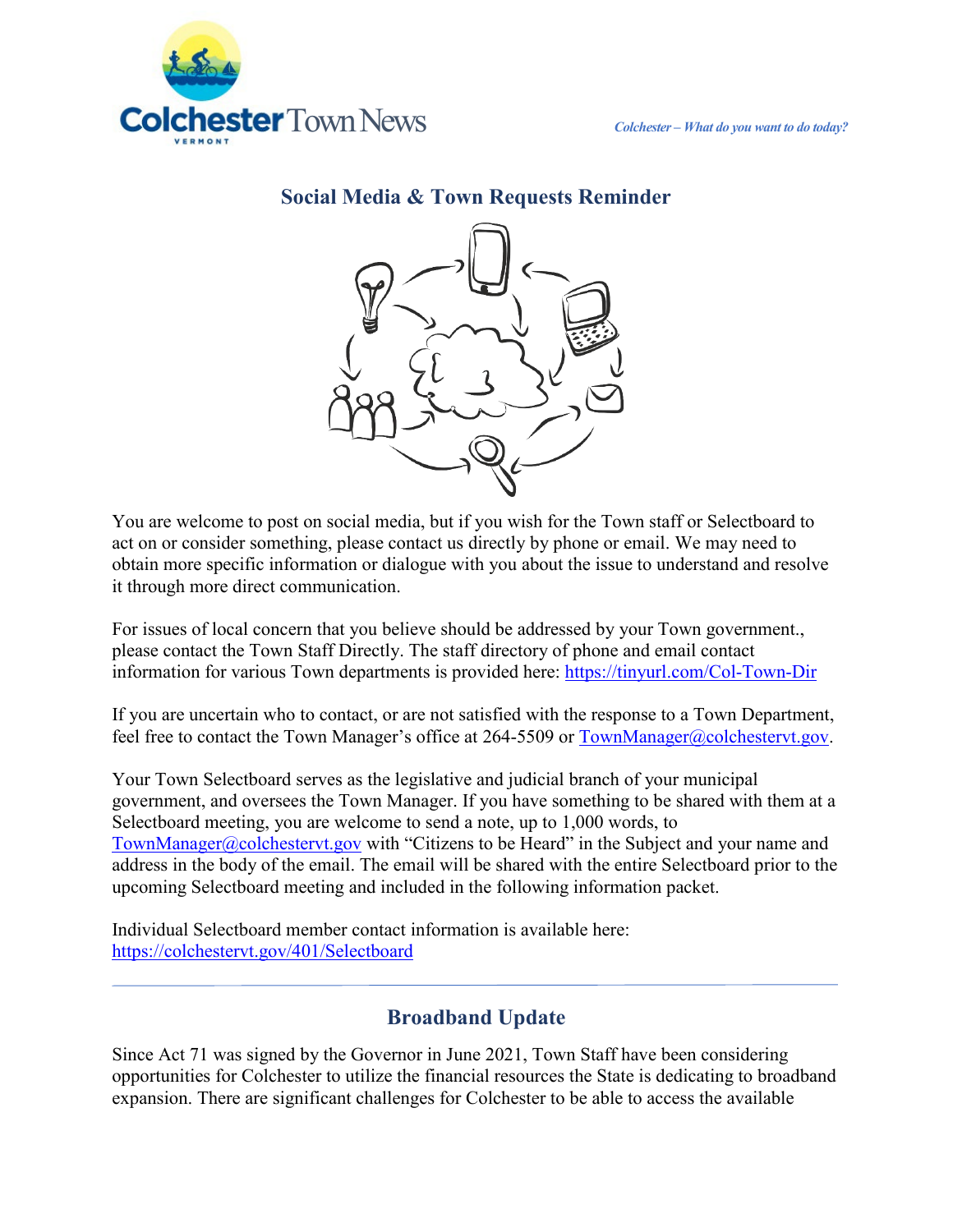

funding. Without legislative changes, it is unlikely meaningful progress will be made to improve the availability of high-quality broadband service throughout Colchester.

Prior memos on the broadband subject released in September 2021 and January 2022 summarized the Act 71 legislation and its challenges, as well as related issues concerning Communication Union Districts.

[210928\\_08f.pdf \(clerkshq.com\)](https://clerkshq.com/Content/Attachments/Colchester-vt/210928_08f.pdf?clientSite=Colchester-vt)  [220111\\_7e.pdf \(clerkshq.com\)](https://clerkshq.com/Content/Attachments/Colchester-vt/220111_7e.pdf?clientSite=Colchester-vt)

More recently, staff offered testimony about Colchester's broadband challenges to the House Committee on Energy and Technology on March 25, 2022. The hearing can be viewed at the following link, with Colchester's testimony beginning at minute 38 of the recording.

[House Committee on Energy and Technology 03-25-2022-01 – YouTube](https://www.youtube.com/watch?v=dYnBcAhKCvk)

There are several important underlying conditions in Colchester, and in other Chittenden County communities, that are at odds with the current legislation and funding framework:

**Summary of Challenges** 



**Possible Solutions:** Considering the above challenges, staff developed the following list of potential solutions:

• **Funding Allocation:** Acknowledge that the current State VCBB funding allocation formula based on "un-cabled" road miles does not reflect the realities of the cost of broadband expansion in Chittenden County. Re-work the allocation formula to better reflect that, even though Chittenden County communities have existing infrastructure,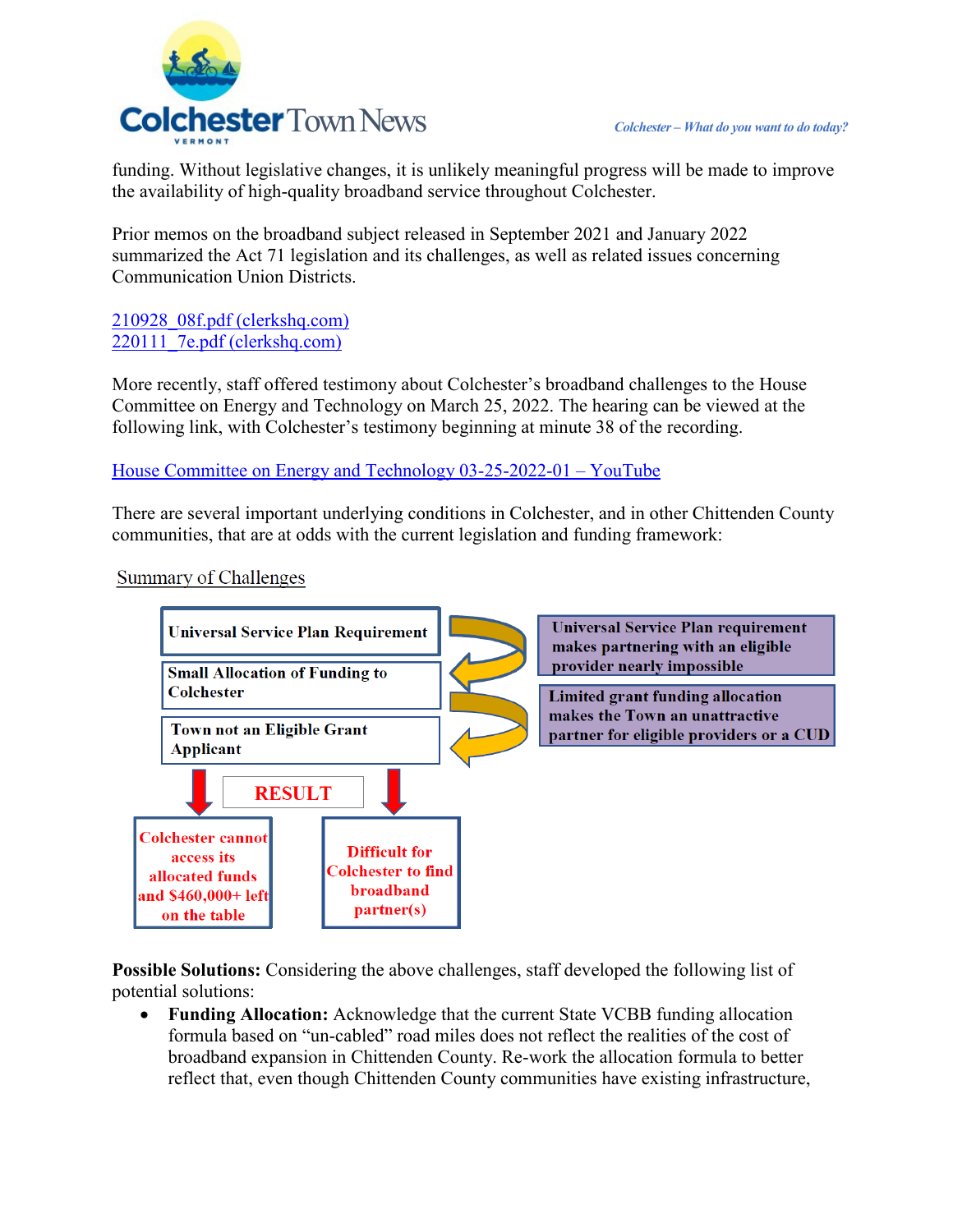

costly extensive overbuild is required to bring broadband to all unserved and underserved addresses.

- **Universal Service Plan:** Modify the Universal Service Plan requirement to allow for individual projects within a community to be funded individually as long as there is an acknowledgment and documentation of the town-wide need.
- **Eligible Applicants:**
	- o Allow municipalities that are not CUD members to be VCBB grant applicants/recipients. This will allow a municipality to take the lead on behalf of its residents if it determines that is the best way to expedite a project.
	- o Allow communities who have not joined a CUD but have existing Consolidated Communications and Comcast infrastructure to partner directly with those ISPs and provide them access to the Town's allocated grant funds. This will allow the most efficient use of existing infrastructure, will avoid excessive overbuild, and will help expedite broadband expansion. One possible approach would be to put the Town's VCBB funding allocation towards the existing Line Extension program (LECAP), which was recently successful in bringing Comcast service to a Colchester neighborhood.

More immediately, at the March 25, 2022 meeting of the House Committee on Energy and Technology, Committee Chair Briglin suggested an openness to receiving suggested legislative changes before the end of this year's session that could improve the broadband options for Towns facing challenges, such as Colchester. Staff has had an initial discussion with other Chittenden County towns and the Chittenden County Regional Planning Commission regarding potential legislative changes that could offer additional options. Staff is in the process of gathering additional information from regulators and service providers in order to develop a specific legislative proposal.



# **Earth Day Sale Event**

CSWD invites Chittenden County residents to celebrate Earth Day from **9:00 a.m. to 1:00 p.m., Saturday, April 23, 2022** with a great deal on Soil Saver back yard compost bin or Green Cone back yard digester at this one-day-only, special event being held at their Williston Road location.

The **Soil Saver** makes it easy to turn yard waste and food scraps into compost, while the **Green Cone**aerobic digester is the perfect complement to a backyard composting system as it reduces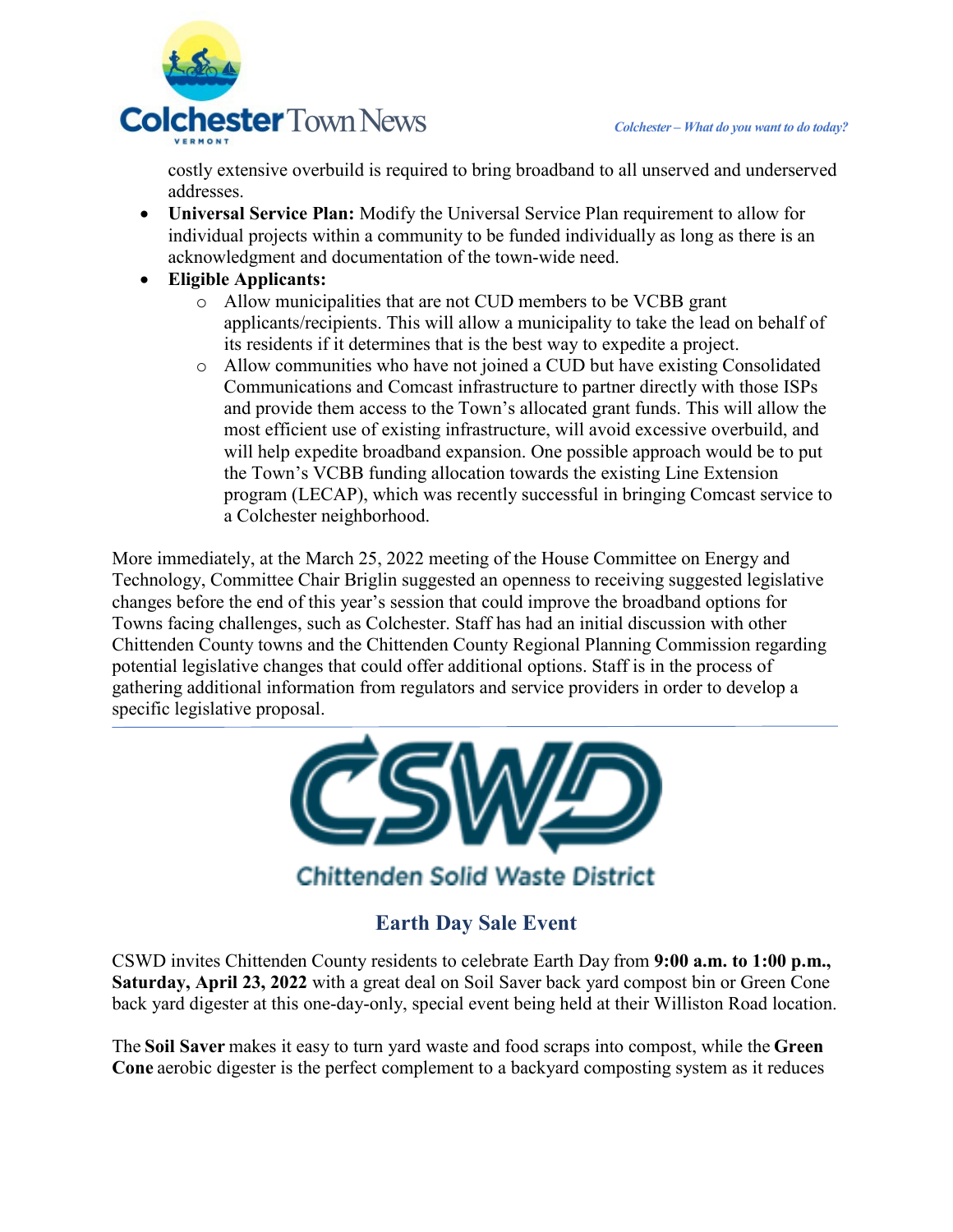



food waste to its natural components of water, carbon dioxide, and a small amount of residue. CSWD staff will be on site to answer composting and set-up questions.

For prices, specifications of products, and event details, please visit: [https://cswd.net/general](https://cswd.net/general-topics/earth-day-composter-and-green-cone-blow-out-sale/)[topics/earth-day-composter-and-green-cone-blow-out-sale/](https://cswd.net/general-topics/earth-day-composter-and-green-cone-blow-out-sale/)



## **Department Updates**



The Department of Public Works is excited to announce our participation in a regional Adopt a Drain program that will be kicking off on Earth Day (April 22). Colchester residents will have the opportunity to join residents from Milton, Essex and Essex Junction, and Burlington to get involved in an exciting citizen-science

program to assist with water quality research. More information will be available as the launch date arrives – stay tuned to the stormwater utility website for details!

# **Upcoming Town Meetings**

Selectboard: Tuesday, April 26, 6:30 pm at the Colchester Town Offices, 3<sup>rd</sup> Floor Outer Bay Conference Room, 781 Blakely Road. Residents are welcome to attend the meeting or alternatively send a note, up to 1,000 words, to TownManager@colchestervt.gov with "Citizens to be Heard" in the Subject and their name and address in the body of the email. The email will be shared with the entire Selectboard prior to the meeting and included in the information packet at the next meeting (as the information packet for the current meeting is sent out along with the agenda).

- Watch the Meeting Online via Live Stream:<http://lcatv.org/live-stream-2>
- Agenda: [www.bit.ly/Colchester-SB-Agendas](http://www.bit.ly/Colchester-SB-Agendas)